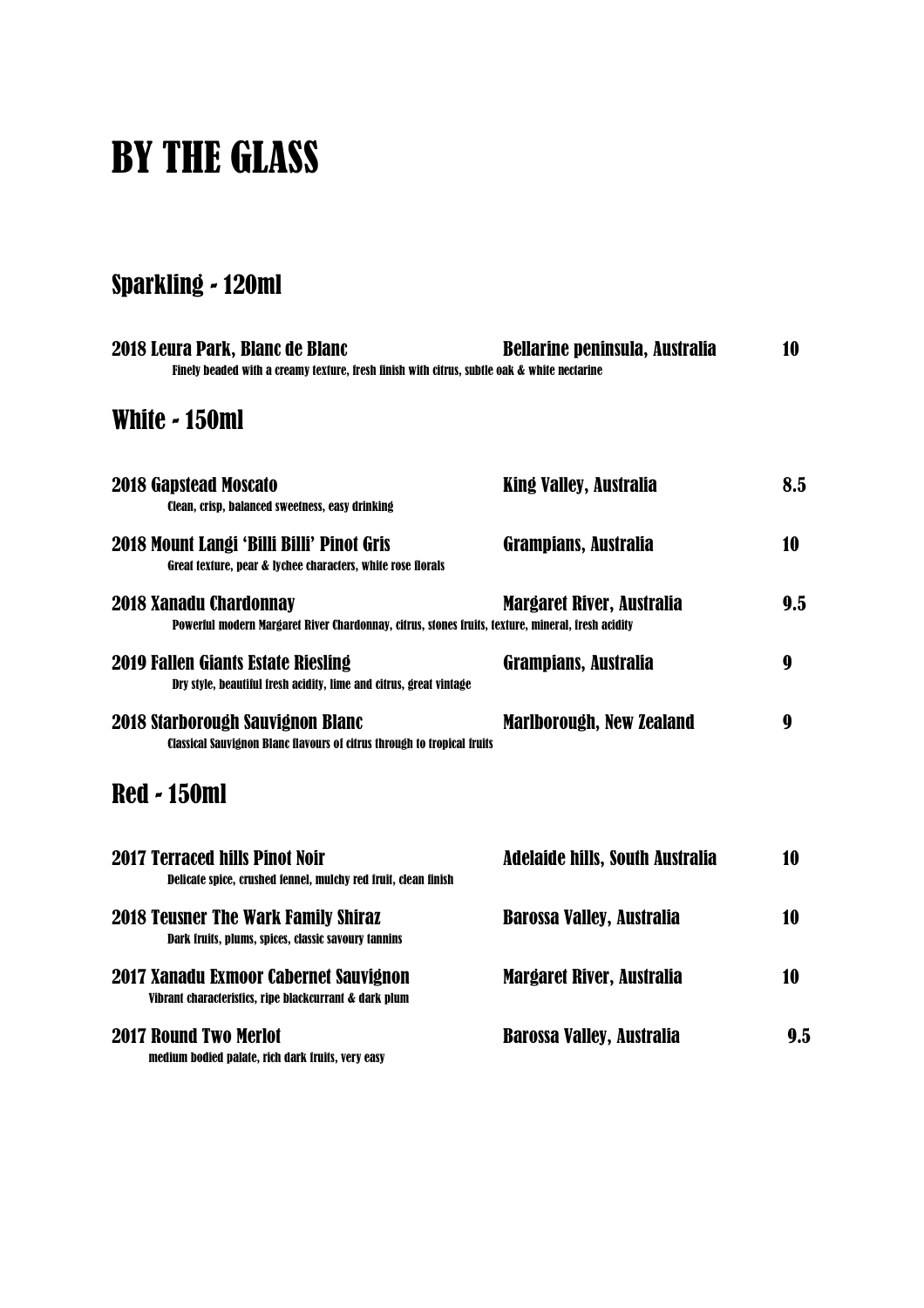# BOTTLE WINES

## SPARKLING…….

| 2018 Leura Park, Blanc de Blanc<br>Finely beaded with a creamy texture, fresh finish with citrus, subtle oak & white nectarine | <b>Bellarine peninsula, Australia</b> | 50         |
|--------------------------------------------------------------------------------------------------------------------------------|---------------------------------------|------------|
| <b>2018 Pizzini Prosecco</b><br>Light straw colour, sherbert, lemon, lime & jasmine, long dry finish                           | King Valley, Vic, Australia           | 40         |
| NV Fox Creek, Vixen, Sparkling Shiraz<br>Described as 'Black forest gateau' in a glass, rich, powerful & luscious              | <b>McLaren Vale, Australia</b>        | 55         |
| 2008 Stefano Lubiana Grande Vintage Brut<br>Rich but poised palate, white peach & brioche, big personality                     | <b>Derwent Valley, Australia</b>      | 104        |
| <b>Laherte Freres Ultradition Brut</b><br>NV.<br>Vivacious lime, peach & grapefruit, tense and tight finish                    | <b>Epernay, France</b>                | <b>120</b> |
| 2008 Pol Roger Vintage Brut<br>Heady, complex & rich, citrus, oily cashew & dried honey                                        | <b>Epernay, France</b>                | 190        |
| RIESLING                                                                                                                       |                                       |            |
| <b>2019 Halls Gap Fallen Giants</b><br>Exceptional Riesling, lime and slatey flavours with great length                        | Grampians, Australia                  | 40         |
| <b>2018 Clos Clare</b><br>Lime and lemon aromas and flavours, minerally acidity                                                | Clare Valley, Australia               | 48         |
| 2018 Castle Rock Estate, Porongurup<br>Rich lime juice flavours, crisp, lively mouthwatering acidity on the finish             | <b>Great Southern, Australia</b>      | 52         |
| <b>PINOT GRIS / GRIGIO</b>                                                                                                     |                                       |            |
| 2016 Angoris Villa Locatelli Pinot Grigio<br>Floral, apricot and white stonefruit aromas & flavours. Textual and rich          | <b>Friuli, Italy</b>                  | 42         |
| 2018 Mount Langi 'Billi Billi' Pinot Gris<br>Great texture, pear & lychee characters, white rose florals                       | <b>Grampians, Australia</b>           | 44         |
| <b>2018 Sidewood Pinot Gris</b><br>Citrus aromas with grapefruit, lemon and orange blossom flavours                            | <b>Adelaide Hills, Australia</b>      | 48         |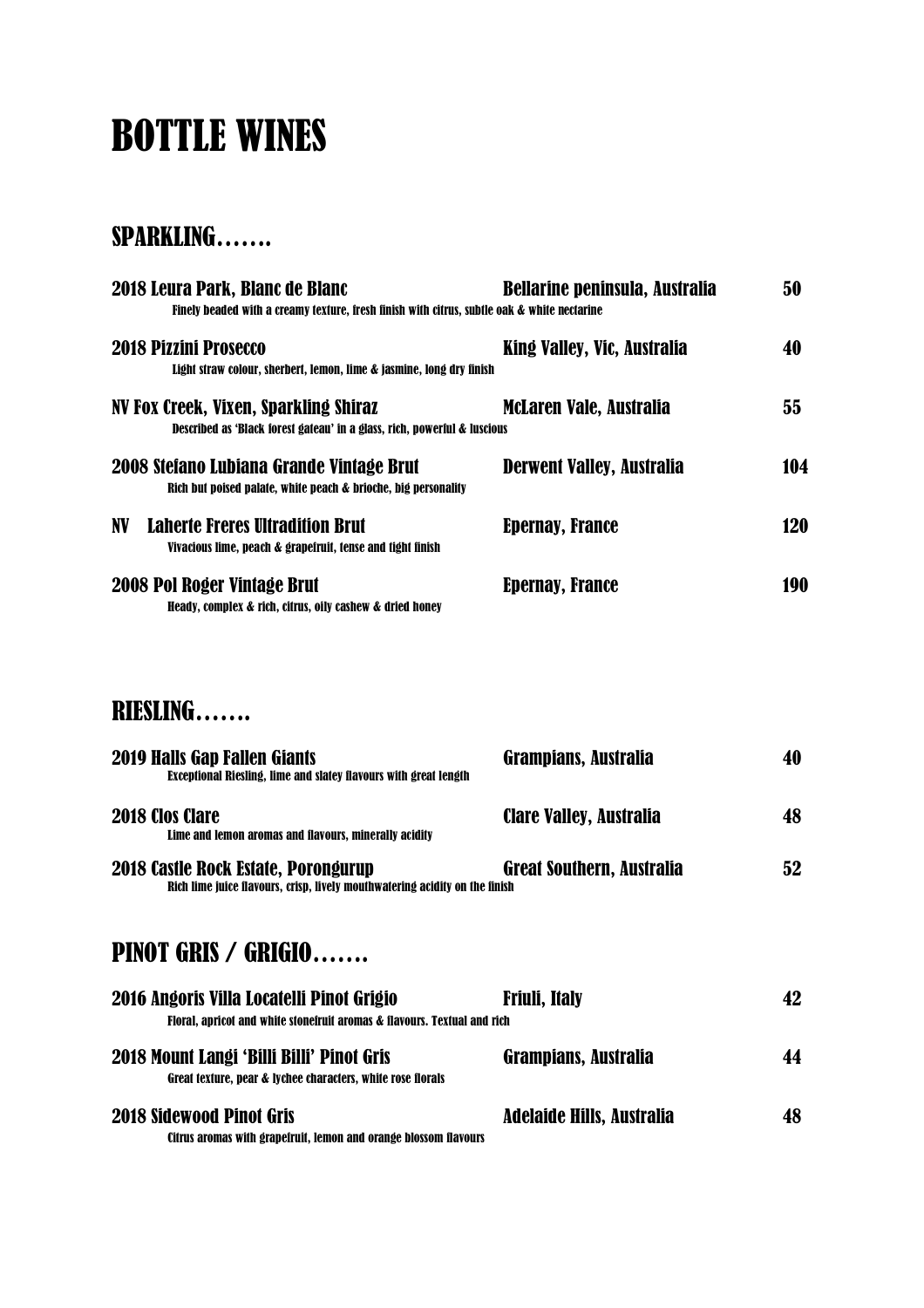## SAUVIGNON BLANC…….

| 2018 Starborough<br><b>Tropical fruits and mineral flavours with fresh acidity</b>                                                                                 | <b>Marlborough, New Zealand</b>   | 39  |
|--------------------------------------------------------------------------------------------------------------------------------------------------------------------|-----------------------------------|-----|
| 2018 Sidewood<br>Crisp with lychee, passion fruit and Granny Smith apple flavours                                                                                  | <b>Adelaide Hills, Australia</b>  | 42  |
| <b>2015 Mammoth Rare White</b><br>Not a traditional Sauvignon Blanc, spice and herb aromas. Flint, Smokey flavours, chalky texture and finally some tropical fruit | <b>Upper Moutere, New Zealand</b> | 90  |
| <b>CHARDONNAY</b>                                                                                                                                                  |                                   |     |
| 2018 Xanadu DJL<br>Great fruit and balanced acidity with grapefruit, white stone fruit and lemon flavours                                                          | Margaret River, Australia         | 39  |
| 2015 Henty farm<br>White stone fruit and grapefruit flavours, offset by firm acidity                                                                               | <b>Henty, Australia</b>           | 50  |
| 2016 Golden Ball 'Le-Bas'<br>Powerful full bodied, malolactic fermentation, toasty, nutty for drinkers of old style Chardonnay                                     | <b>Beechworth, Australia</b>      | 110 |
| WHITE VARIETALS                                                                                                                                                    |                                   |     |
| <b>2018 Gapstead Moscato</b>                                                                                                                                       | King Valley, Australia            | 38  |

| <b>Clean, crisp. balanced sweetness, easy drinking</b>                                                   |                         |    |
|----------------------------------------------------------------------------------------------------------|-------------------------|----|
| <b>2018 Shadowiax Minnow Roussanne</b><br>Core of mineral, fresh, crunchy, nashi pear, ginger            | Werribee, Australia     | 39 |
| <b>2017 Chalmers Vermentino</b><br>Crisp. refreshing. hint of saltiness. white florals. white stonefruit | Heathcote, Australia    | 45 |
| 2015 Yeringberg Viognier                                                                                 | Yarra Valley, Australia | 55 |

Aromas of apricots, honey, ginger. Oily texture with spice and savoury flavours. Low acidity

# ROSE…….

| 2018 Yering Station, Nebbiolo / Sangiovese                                | Yarra Valley, Australia | 45 |
|---------------------------------------------------------------------------|-------------------------|----|
| Wonderfully balanced, orange, mandarin, sweet red cherries & floral edges |                         |    |
| <b>2015 Herrman Pinot Noir</b>                                            | <b>Henty, Australia</b> | 68 |
| Complex rose with bramble, red fruit and savoury flavours.                |                         |    |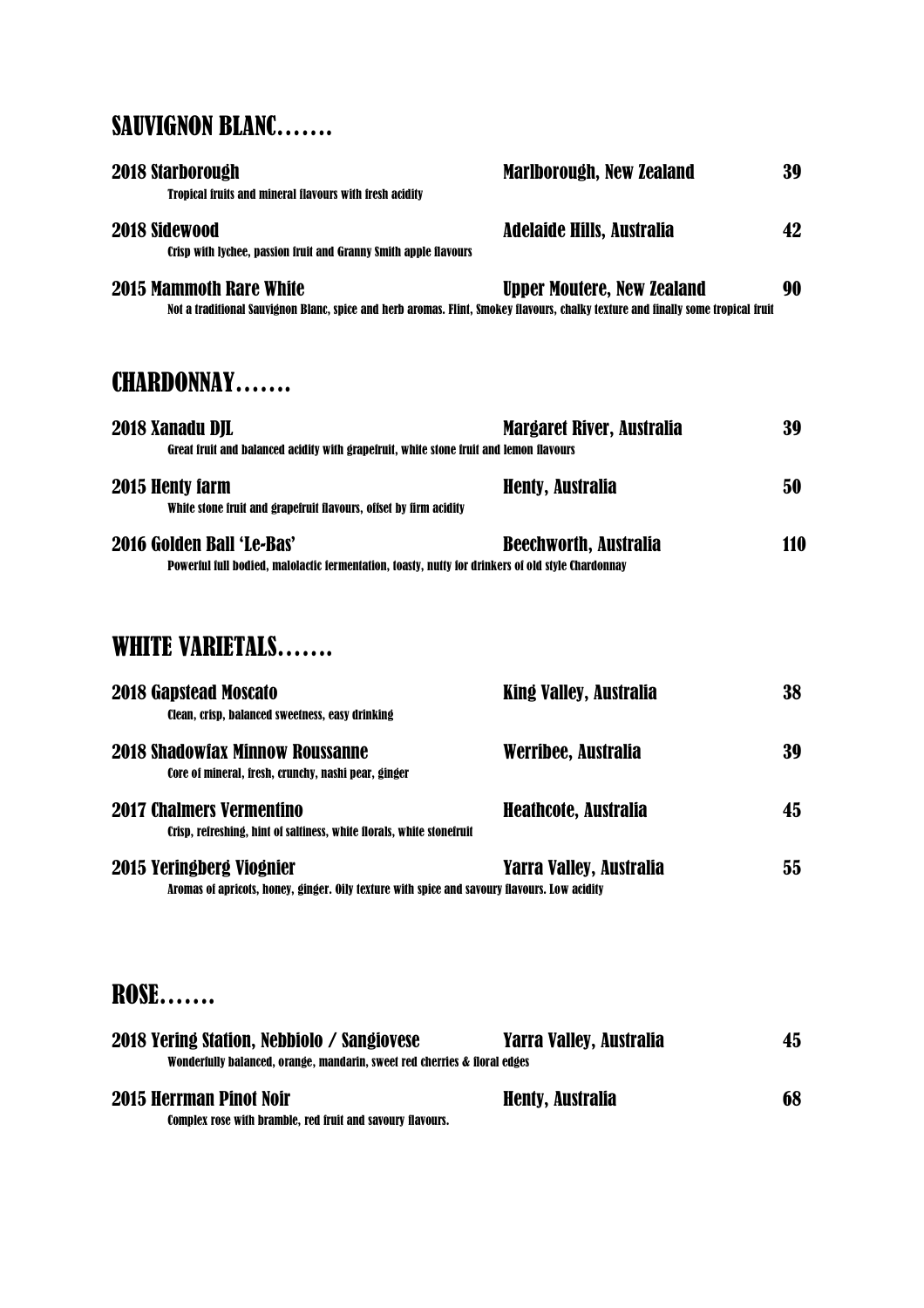# PINOT NOIR / MEUNIERE…….

| <b>2017 Terraced hills Pinot Noir</b><br>Delicate spice, crushed fennel, mulchy red fruit, clean finish                                                                  | <b>Adelaide hills, South Australia</b> | 45  |
|--------------------------------------------------------------------------------------------------------------------------------------------------------------------------|----------------------------------------|-----|
| 2017 Yes said the Seal Pinot Noir<br>Intense cherry, red fruit, spice, soft textual tannins.                                                                             | <b>Ballarine Peninsula, Australia</b>  | 49  |
| <b>2017 Stoney Rise Pinot Noir</b><br>Rich and full, bright berry flavours, well-structured with a long finish                                                           | <b>Tamar Valley, Australia</b>         | 50  |
| 2016 Hentyfarm Pinot Meunier<br>Red fruit, savoury, dried herb flavours, spicy tannins, balanced acidity                                                                 | <b>Henty, Australia</b>                | 55. |
| <b>2017 Medhurst Estate Pinot Noir</b><br>Dark cherry, spice, liquorice. Supple and complex                                                                              | Yarra Valley, Australia                | 62  |
| 2017 Farr Rising Pinot Noir<br>Red cherry, strawberry, red current flavours with hints of violets, vanillin cedar, Forrest floor, dried herbs. Complex with great length | Geelong, Australia                     | 85. |
| 2015 Burn Cottage Vineyard Pinot Noir<br>Berry, oak, floral flavours, savouriness with spicy tannins. Very elegant wine                                                  | Central Otago, New Zealand             | 130 |

# RED VARIETALS…….

| <b>2017 SC Pannel Basso Garnacha</b><br>Raspberries, rhubarb, fine tannins easy drinking                                       | <b>McLaren Vale, Australia</b>   | 47  |
|--------------------------------------------------------------------------------------------------------------------------------|----------------------------------|-----|
| 2016 Pizzini Pietra Rossa Sangiovese<br><b>Classic flavours of cherry and plum, soft tannins, very easy drinking</b>           | <b>King Valley, Australia</b>    | 55  |
| 2016 Torzi Matthews 'Vigna Cantina' Negromaro<br>Dark red spiced fruits, liquorice, violets and earthy notes                   | <b>Barossa Valley, Australia</b> | 45  |
| 2018 Clos Clare 'the hayes boy' Grenache<br>All about the crunchy red fruits, fine tannin. Easy drinking                       | <b>Eden Valley, Australia</b>    | 48  |
| 2013 Massolino Serralunga d'Alba Barolo<br>Cherry rasnherry cinnamon star-anise-flavours-nolished-tannins-and-halanced-acidity | <b>Piedmont, Italy</b>           | 150 |

Cherry, raspberry, cinnamon, star anise flavours, polished tannins and balanced acidity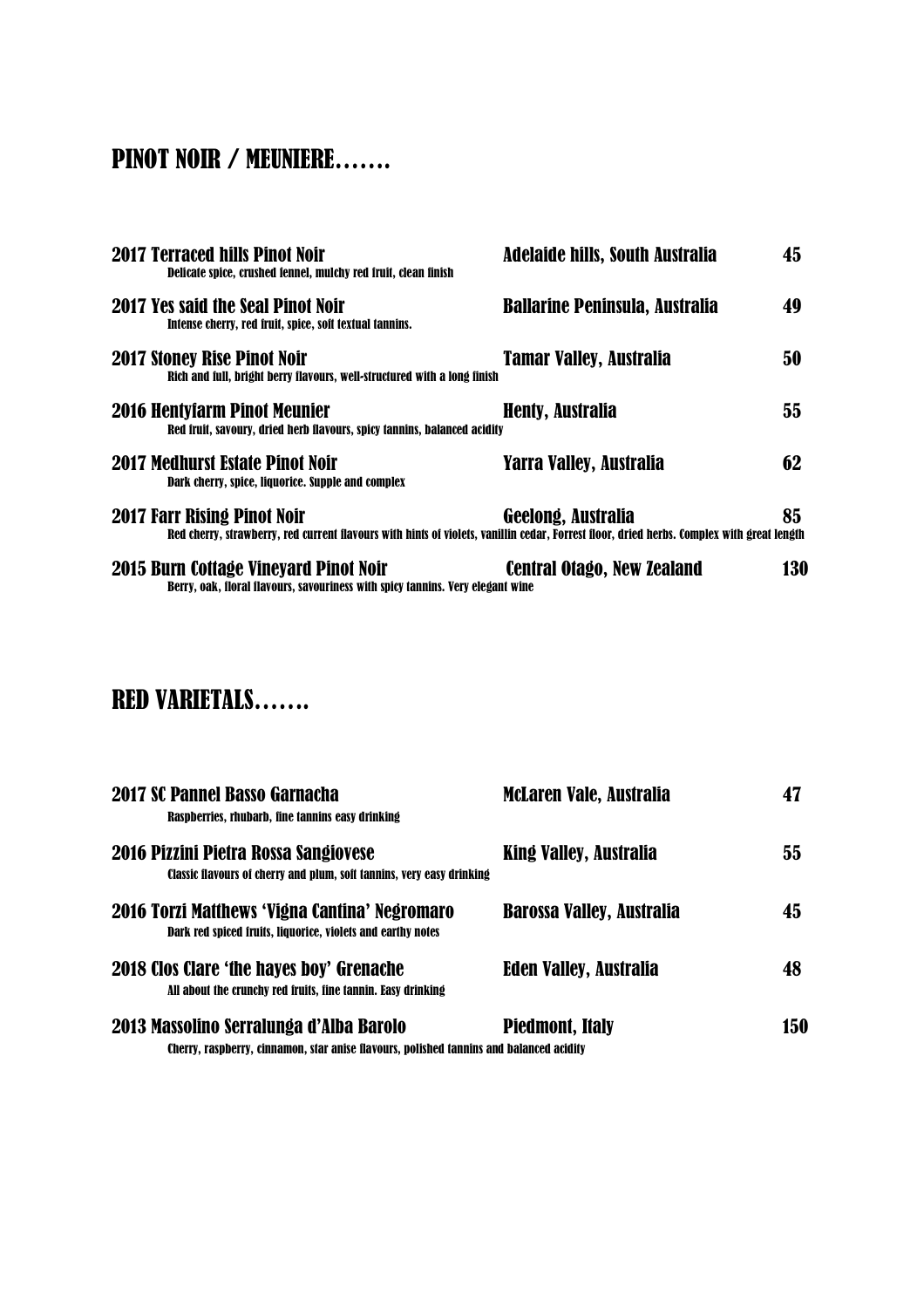## SHIRAZ…….

| <b>2018 Teusner The Wark Family</b><br>Big full-bodied Barossa Shiraz, dark fruits, chocolate and classical savoury tannins | <b>Barossa Valley, Australia</b> | 45 |
|-----------------------------------------------------------------------------------------------------------------------------|----------------------------------|----|
| <b>2017 Halls Gap Fallen Giants</b><br><b>Black fruits, spice, pepper, balanced tannins</b>                                 | <b>Grampians, Australia</b>      | 48 |
| 2016 Sidewood<br>Very elegant and complex cool climate Shiraz, blackberry, dark fruits, chocolate and hints of white pepper | Adelaide Hills, Australia        | 50 |
| <b>2014 Clayfield Reserve Massif</b><br>Dark fruits, plum, spice and herb flavours                                          | <b>Grampians, Australia</b>      | 79 |
| <b>2015 Circe Utopies</b><br>Big full bodied wine from Dan Buckle, complex, dark fruits, spice, pepper. Great drinking      | <b>Grampians, Australia</b>      | 89 |
| <b>2013 Golden Ball 'Saxon'</b><br>Medium bodied, complex, savoury with earth, spice, liquorice and eucalyptus flavours     | <b>Beechworth, Australia</b>     | 95 |
| 2015 Koomilya<br>Very savoury wine with fine tannins and dark fruit flavours to the fore. Great length on the finish        | <b>McLaren Vale, Australia</b>   | 99 |

# CABERNET SAUVIGNON / MERLOT / BLEND…….

| 2017 Round Two 'Single Vineyard' Merlot<br>Easy drinking, medium bodied, rich dark fruit                                                                                                       | <b>Barossa Valley, Australia</b> | 37  |
|------------------------------------------------------------------------------------------------------------------------------------------------------------------------------------------------|----------------------------------|-----|
| 2017 Xanadu Exmoor Cabernet Sauvignon<br>Vibrant characteristics, ripe blackcurrant & dark plum                                                                                                | <b>Margaret River, Australia</b> | 42  |
| 2017 Halls Gap Fallen Giants Cabernet Sauvignon<br>Medium bodied, black currant and plum flavours, spice, fine tannins                                                                         | <b>Grampians, Australia</b>      | 44  |
| 2016 Howard Park Scottsdale Cabernet Sauvignon<br>More fine bodied than full bodied, Blackcurrent, tobacco notes, balanced tannins. Length on the finish                                       | Margaret River, Australia        | 77  |
| <b>2013 Balnaves Cabernet Sauvignon</b><br>Excellent vintage, classical Coonawarra Cabernet, complex, intense with blackcurrant and savoury flavours. Well balanced oak.                       | Coonawarra, Australia            | 70  |
| 2016 Pizzini Il Barone Cabernet/Shiraz/Sangiovese<br>Very good vintage, blend off 4 grapes. Anise, maraschino cherry, savoury flavours. Fine tannins                                           | King Valley, Australia           | 80  |
| 2011 The Good Doctors Tonic, Cabernet/Tannat/ShirazMcLaren Vale, South Australia<br>Very high tannins and acidity with good fruit flavours                                                     |                                  | 125 |
| 2014 Leeuwin Estate 'Art Series' Cabernet Sauvignon<br>Good intensity, complex, blackcurent, sage, plum and herb flavours                                                                      | <b>Margaret River, Australia</b> | 130 |
| 2015 Balnaves 'The Tally' Reserve Cabernet Sauvignon Coonawarra, Australia<br>Special vintage, powerful and complex wine. Flavours of blackcurrant, herbs, mulberry blending in well with oak. |                                  | 150 |